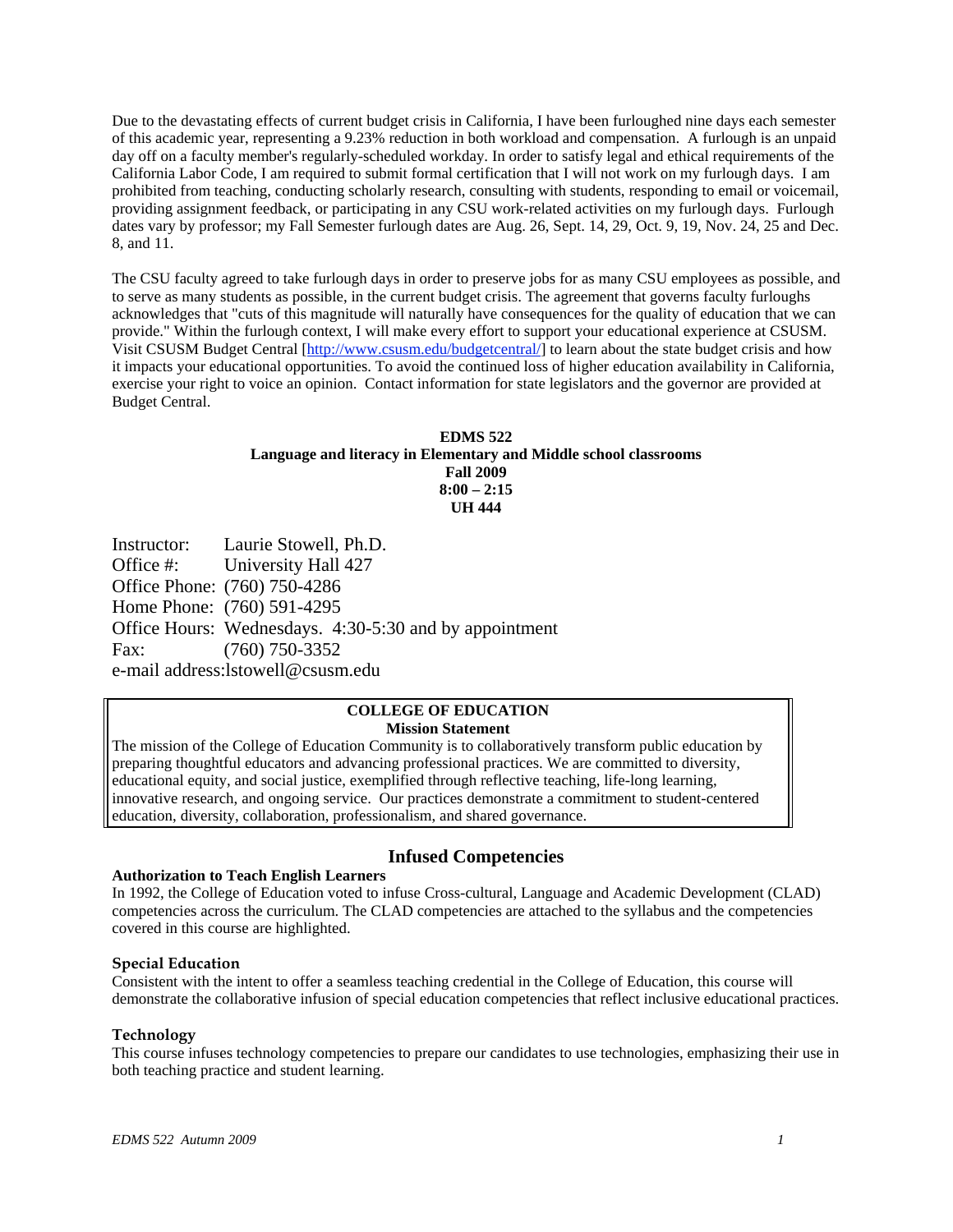more private setting. **Students with Disabilities Requiring Reasonable Accommodations**. Students are approved for services through the Disabled Student Services Office (DSS). This office is located in Craven Hall 5205, and can be contacted by phone at (760) 750-4905, or TTY (760) 750-4909. Students authorized by DSS to receive reasonable accommodations should meet with their instructor during office hours or, in order to ensure confidentiality in a

#### **All University Writing Requirement**

Every course at the university must fulfill the university's writing requirement of at least 2500 words.

### **CSUSM Academic Honesty Policy**

"Students will be expected to adhere to standards of academic honesty and integrity, as outlined in the Student Academic Honesty Policy. All written work and oral presentation assignments must be original work. All ideas/materials that are borrowed from other sources must have appropriate references to the original sources. Any quoted material should give credit to the source and be punctuated with quotation marks.

Students are responsible for honest completion of their work including examinations. There will be no tolerance for infractions. If you believe there has been an infraction by someone in the class, please bring it to the instructor's attention. The instructor reserves the right to discipline any student for academic dishonesty in accordance with the general rules and regulations of the university. Disciplinary action may include the lowering of grades and/or the assignment of a failing grade for an exam, assignment, or the class as a whole."

Incidents of Academic Dishonesty will be reported to the Dean of Students. Sanctions at the University level may include suspension or expulsion from the University.

#### **Plagiarism:**

As an educator, it is expected that each student will do his/her own work, and contribute equally to group projects and processes. Plagiarism or cheating is unacceptable under any circumstances. If you are in doubt about whether your work is paraphrased or plagiarized see the Plagiarism Prevention for Students website http://library.csusm.edu/plagiarism/index.html. If there are questions about academic honesty, please consult the University catalog.

#### **Electronic Communication Protocol**

Electronic correspondence is a part of your professional interactions. If you need to contact the instructor, e-mail is often the easiest way to do so. It is my intention to respond to all received e-mails in a timely manner. Please be reminded that e-mail and on-line discussions are a very specific form of communication, with their own nuances and etiquette. For instance, electronic messages sent in all upper case (or lower case) letters, major typos, or slang, often communicate more than the sender originally intended. With that said, please be mindful of all e-mail and online discussion messages you send to your colleagues, to faculty members in the College of Education, or to persons within the greater educational community. All electronic messages should be crafted with professionalism and care. Things to consider:

- Would I say in person what this electronic message specifically says?
- How could this message be misconstrued?
- Does this message represent my highest self?
- Am I sending this electronic message to avoid a face-to-face conversation?

In addition, if there is ever a concern with an electronic message sent to you, please talk with the author in person in order to correct any confusion.

## **Prerequisite: EDMS 521**

## **Course Description**

The primary aim of this course is for students to develop an understanding of the theory, methodology and assessment of English language arts and second language learning in integrated and inclusive elementary and middle school classrooms.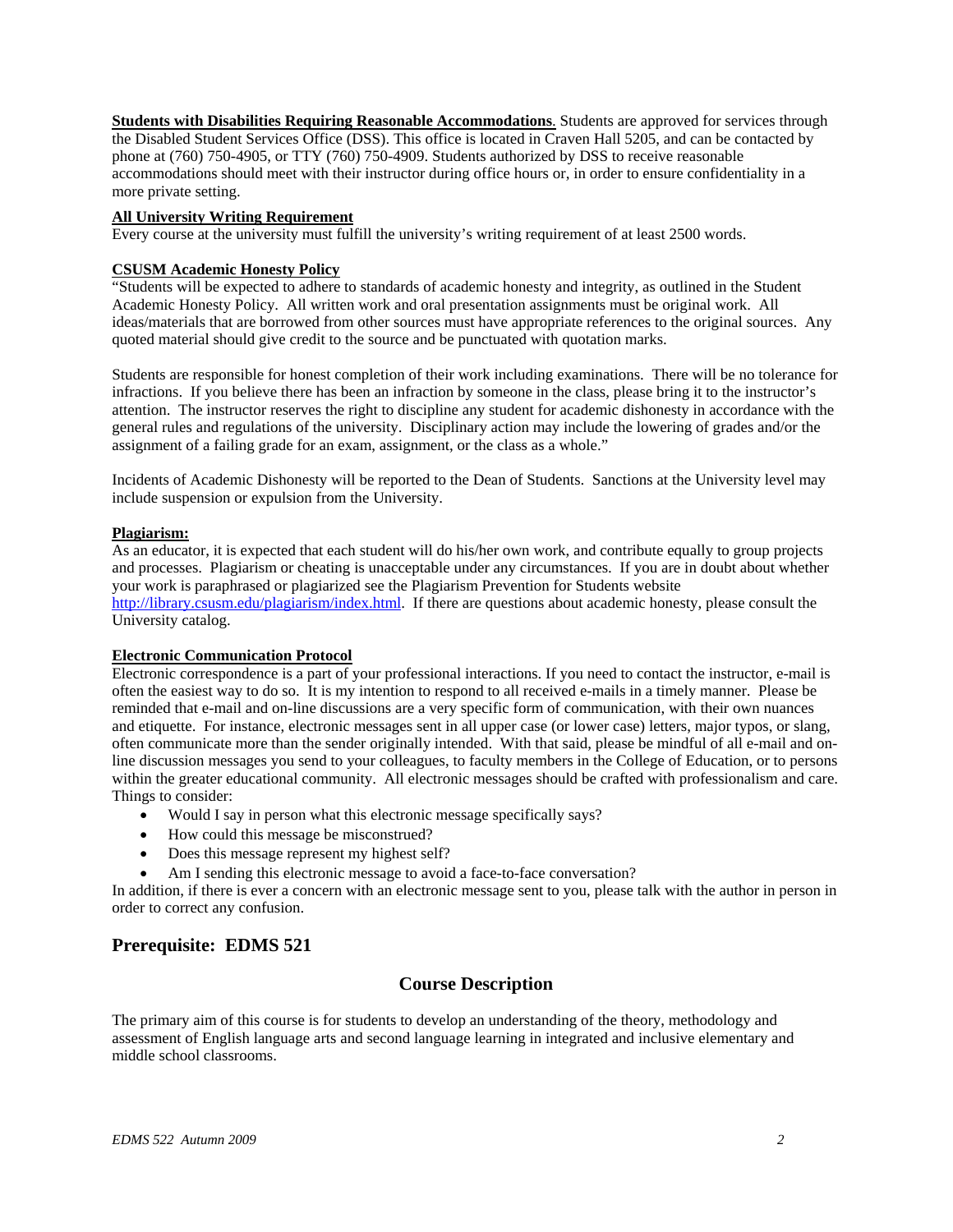# **Objectives**

## **KNOWLEDGE**

Students will:

- gain an understanding of how a first and second language is acquired.
- gain an understanding of the reading process and its relationship to thought, language and learning.
- gain an understanding of how people learn to read and write in their first and second language
- become familiar with current approaches to the teaching of reading and writing and the theoretical bases of such approaches.
- become familiar with current approaches to the teaching of reading and writing in culturally and linguistically diverse elementary school classrooms
- become familiar with classroom diagnostic techniques and evaluation procedures.
- become familiar with current approaches to the teaching of reading and writing to children with special learning needs

## **SKILLS**

Students will:

- become sensitive observers of children's language using behaviors.
- analyze children's reading and writing behavior as a basis for making instructional decisions
- translate the results of formal and informal assessment of children's reading and writing behaviors into instructional plans
- develop the ability to select appropriate materials and instructional strategies to meet the individual needs of students
- learn how to organize the classroom for teaching reading and writing to culturally and linguistically diverse populations.

## **ATTITUDES AND VALUES**

Students will:

- develop an appreciation for the natural language abilities children possess for processing and producing print
- develop an appreciation for the need and value of integrating reading and writing into all areas of the curriculum
- affirm the importance of a rich environment for developing an effective language arts program.
- develop a sensitivity to and appreciation for culturally and linguistically diverse learners.
- develop a sensitivity to and appreciation for children with special learning needs
- develop an appreciation for the importance of reading and writing for their own personal and professional growth
- develop a respect for each student, his/her abilities and background and the student's right to instruction that meets his or her individual needs.

## **REQUIRED TEXTS (Bring books to class on the date we discuss them):**

- Beers, K. (2003) *When kids can't read.* Portsmouth: Heinemann.
- Johns, J. (10<sup>th</sup> ed.) (2008) *Basic Reading inventory*. Iowa: Kendall Hunt.
- Tompkins, G. (2004) (5<sup>th</sup> ed.) *Teaching writing: Balancing process and product*. NJ: Merrill.

• Amato, Mary. *Please write in this book* 

## **Packet of readings available at Copy Serve**

Optional: Zarrillo, J. J. (2002). *Ready for RICA: A test preparation guide for California's Reading Instruction Competence Assessment.* Merrill Prentice Hall. (Recommended)

## **Choose ONE:**

*Clements, The School Story \*Kinney, Jeff *Diary of a wimpy kid*  Dicamillo, K. *Because of Winn Dixie*  Law, I. *Savy* 

*EDMS 522 Autumn 2009 3*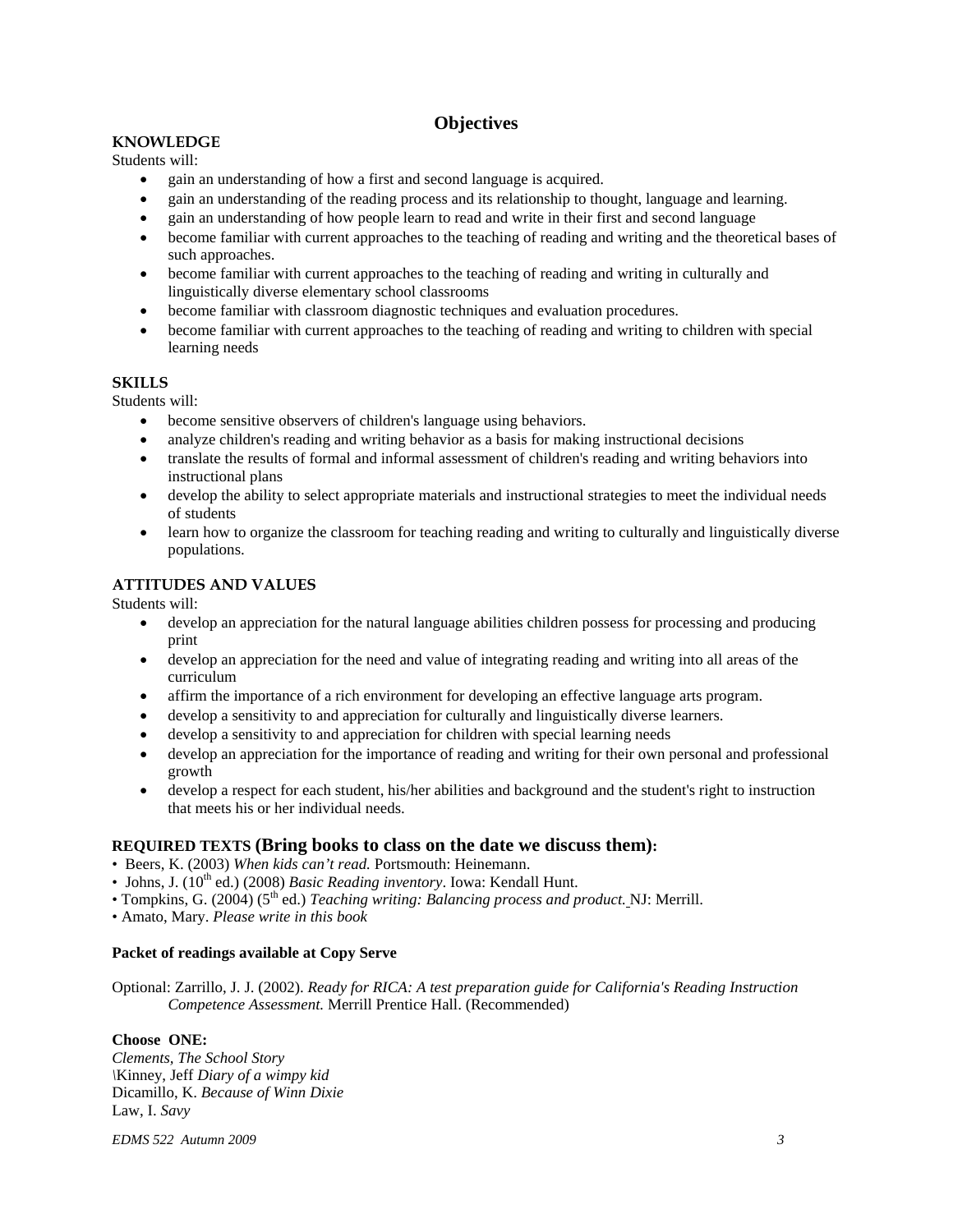Ryan, P. M. *Esperanza Rising*  Creech, Sharon*, Love that dog* 

#### **Assignments**

**Reading reflections (30pts.)**: It is expected that everyone will understand all the readings and will come to class prepared to discuss them. Write at least 3 comments or questions from the readings for that session. **Do not summarize**. Please give thoughtful reactions, responses, and reflections. If the readings are from more than one book, try to comment on more than one book. We will use these as the basis of our discussion at the beginning of some classes. I will collect them at the beginning of each session and they should show that you have done the reading. You do not have to write comment cards for the young adolescent literature. If a reading is repeated, do not comment on it again. **You have 3 free passes!** 

#### **Writing Strategy Lesson Plan (10 points)**

You will write and present a writing strategy lesson plan for a small group or whole class activity that takes into account the needs of your students. They can be mini-lessons, direct instruction, inquiry, or any format you choose. This is also an opportunity to try a writing-in-the-content-areas lesson. Make your lesson active, interesting, fun and meaningful. Examples of possible strategies include:

How to begin a piece of writing Writing an engaging opening Narrowing or expanding topics Using a piece of literature as a model for writing Writing paragraphs Developing characters Developing a central idea Organizational structure for a particular kind of writing (compare/contrast, persuasion, etc.) Monitoring writing to see if it makes sense Editing writing Using commas Making transitions between paragraphs Using graphic organizers to write Using active verbs Peer response Strategies specific to a particular domain (like response to literature, persuasion, etc.)

*Keep in mind when writing your lesson*: What is the purpose of your lesson? How does it relate to real writing? What are your learning goals? How are they aligned with the CA Reading/Language Arts standards (check the Reading/Language Arts framework for CA public schools)? How will you present the lesson (instructional strategies, resource materials, time frame)? How will you group students for the lesson? How will you assess your students? What accommodations will you provide for students who need additional help?

*Important*: Your lesson must address the needs of mainstream students, as well as make provisions for second language learners, students presenting difficulty, and accelerated students. How are you going to work with students who are having difficulty? How will you scaffold second language learners' learning during the lesson? How will your lesson provide enrichment for accelerated students? Will you meet with students individually or in a small group while other students work independently?

#### **Bring enough copies for the cohort or email the lesson to everyone on the day you demonstrate your lesson.**

**Recommended sites for literacy lessons (**in no particular order): There are many websites with lesson plans. The following are some of my favorites. You don't have to use these. I'm just trying to save you some time. There are many more out there, just be aware of who sponsors the site and what the sponsor might be trying to sell you or what their philosophical orientation might be.

- 1. **Readwritethink**: Co-sponsored by NCTE and IRA the two premier literacy professional organizations: http://www.readwritethink.org/
- 2. **Teaching that makes sense**: www.ttms.org
- 3. **Scholastic**: http://www2.scholastic.com/browse/home.jsp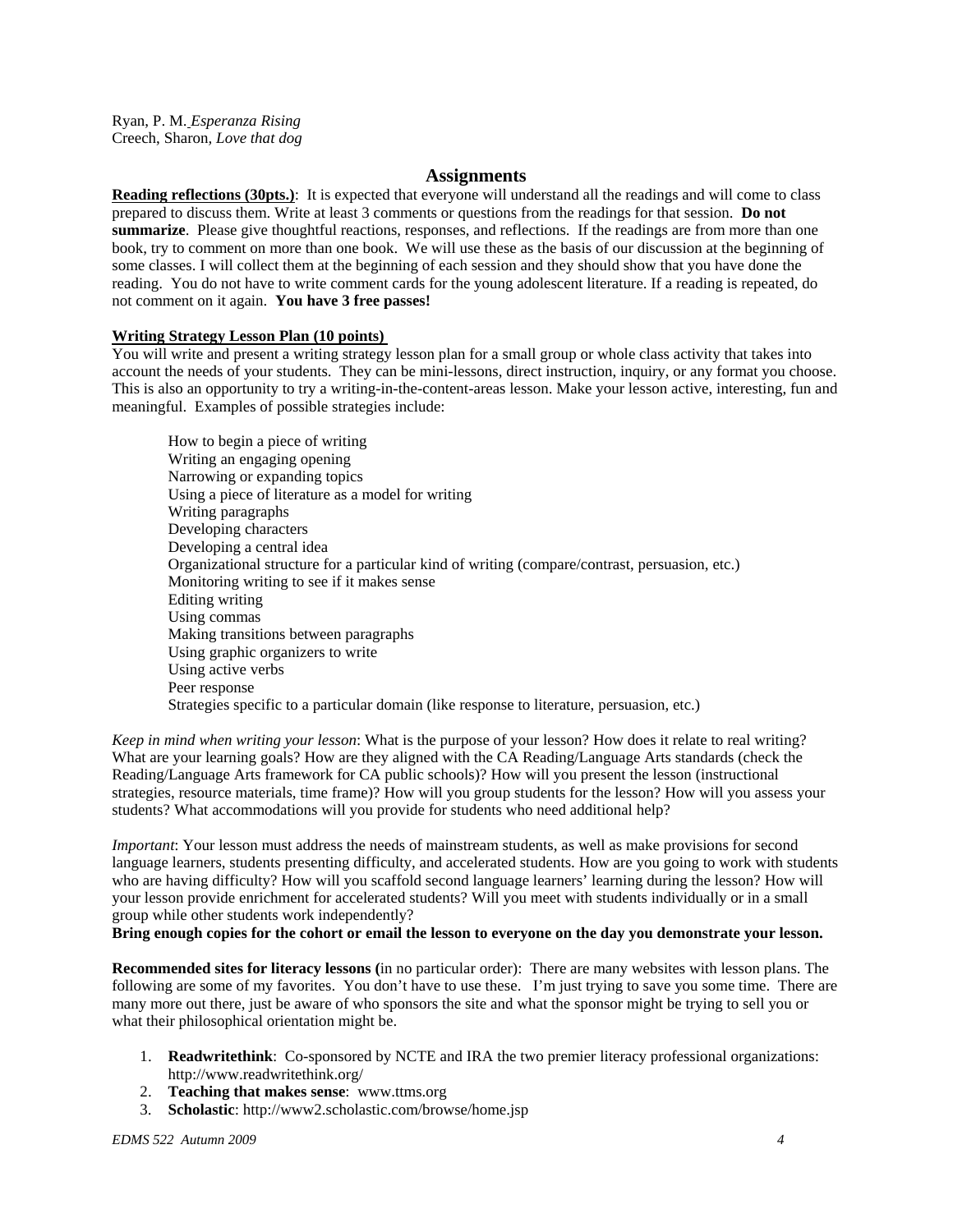- 4. **Kathy Schrock**: Educator who vetted and compiled an impressive list of resources for teachers. She was one of the first to post a website of resources for educators on the web: http://school.discoveryeducation.com/schrockguide/
- 5. **National Council of Teachers of English**: www.ncte.org. While you are there join the Ning: http://ncte2008.ning.com/
- 6. **International Reading Association**: http://www.reading.org/General/Default.aspx
- 7. **National Writing Project**: www.nwp.org
- 8. **Writing Fix**: Sponsored by the Northern Nevada Writing Project: http://writingfix.com/
- 9. **University of Connecticut site:** A great resource for finding other good resources: http://www.literacy.uconn.edu/teachers.htm
- 10. **Reading Quest:** A great site full of comprehension strategies for all content areas: **http://www.readingquest.org/strat/**
- 11. **Greece Central School District:** http://www.greece.k12.ny.us/instruction/ela/Index.htm
- 12. **Web English Teacher:** ht tp://webeng lishtea cher.com/

## **Reflect upon your own writing process** (20 points)

You will take a topic (we will explore some topics in class) and develop it as a piece of writing You will bring a draft to class on September 22 and we will have conferences with each other about them. Then you will finish the piece on your own. After you have finished the piece you will reflect upon and write about your own writing process. How did you get started? What was it like writing the first draft? What was difficult for you? What was easy? What kinds of decisions did you have to make in the writing? What was your purpose for this piece? Did you consider an audience when you were writing? Who was your audience? **Especially respond to: What did you learn about fostering student's writing through this experience?** DO NOT BEGIN THIS ASSIGNMENT UNTIL IT IS DISCUSSED IN CLASS! Bring a rough draft to class Sept. 25 **Final reflection and completed piece of writing due Oct. 2** 

## **Case Study (60 points) DUE: Oct. 26**

Choose a student at your school site who struggles with reading and writing (the teachers will help identify students). Choose a student who is reading at least at a first grade level. Identify a student as quickly as possible after starting your observation. Ask your master teacher for a good candidate. Prepare a reading and writing case study on this student:

Important: Take notes as you work with your student. Include your anecdotal notes in the final appendix. (for example, your student's behavior during the activity, reactions to the activity, comments, etc.) in your analysis of the student and in your design of an appropriate instructional plan. Record all the student's oral responses on tape. Don't try to assess the child in only one day. If you think the child is getting tired, stop the assessment for the day and pick up another day. An important part of the assessment is developing a rapport with the child in which s/he is comfortable to fully participate.

## Your case study will include:

1. Learning about your student: This section includes the students age, grade level, interests, ethnic and linguistic background, etc. Select 3 students, however, you are only going to be working with one student. The other two will be backups- just in case students move or change schools.

Conduct a reading interview: Use an attitude survey. Surveys are included with this assignment. Summarize the interview and include the original responses in an appendix.

3. Reading assessment: Summarize the information gained from a Informal Reading Inventory and include the original data in an appendix. Insert the following chart at the appropriate place:

| Independent | Instructional | Frustration |
|-------------|---------------|-------------|
| Grade level | Grade level   | Grade level |

Word list. Use the graded word lists to ascertain the level at which you will have your student begin to read the reading passage. Start at 2 to 3 grade levels below your student's grade level placement.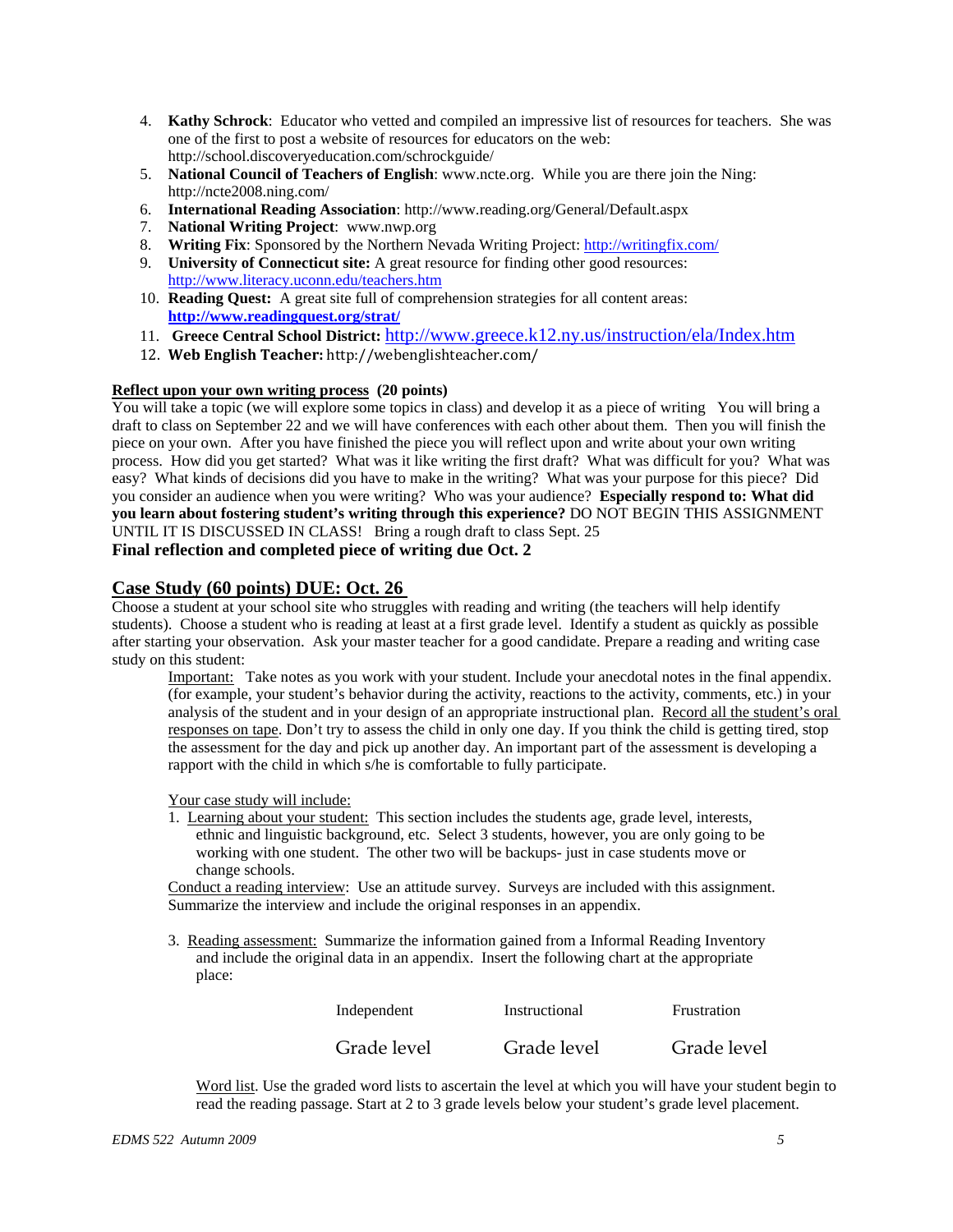Miscue Analysis. Use an expository and narrative text. Record the student reading to be able to conduct the analysis.

Recording and Analysis. Listen to the tape. Record the miscues on a piece of paper containing a duplication of the reading selection. Use the *Johns* to record and analyze the miscues. Analyze the miscues made by your student using what you know about this student. What cues did your student use to make meaning? What are the strengths of your student? Use the analysis sheets in the John's and transfer that information to the assessment grid provided to record data about your student. Write your analysis in a clear manner. As you write your analysis, consider your original reading interview and consider how the answers given by the student during the interview connect to the miscues. Also consider the quality of the retelling and how you think that is related to the miscues. Retelling. Before your student reads the expository or narrative text, be sure to tell him/her that you will be asking him/her to retell the story. Ask the comprehension questions as listed in the John's IRI. Also use the criteria provided in the John's to analyze the student's retelling.

- 5. Writing assessment: Use a Writing Survey about attitudes toward writing. Summarize the writing interview. Obtain a writing sample from the student. Have him or her write about a favorite toy, book, food, sport or anything that is personal to this child or use a piece of writing that the teacher has on file. Personal writing encourages more writing. Students can draw if they want to. You will want to see what stage of writing the child is in as well as the child's ability to manipulate this abstract type of language. Summarize the student's strengths and areas of improvement in writing.
- 6. Recommendations: based on the information you have gathered about the student, discuss his or her strengths (very important - what can he or she do) and weaknesses: what does this student need to work on. Make specific instructional recommendations for how a teacher could work with this student in the future. You might also make recommendations for the student and parents: what can the student do on his or her own that is not dependent on the teacher.
- 7. Instructional Plan: Design an instructional plan for your student. You are the teacher. Knowing what you know about your student as a result of assessment, what areas would an appropriate instructional plan focus on? Why? Refer to the standards in the reading/language Arts Framework for CA Public Schools for your child's grade level to guide you as you design the intervention plan.

Reflection: Based on your classroom observations of reading and writing as well as on what you learned in the assessment process and intervention process, what would you do differently or try differently? What other scaffolds or strategies would you use? How would you use them? What other interventions would you try? What would your next steps in assessment be?

8. Appendix: Include the reading and writing interviews, the John's forms, writing samples, and writing rubric.

**Bring the data that you have to class Oct. 16 and we will troubleshoot, and analyze your data.**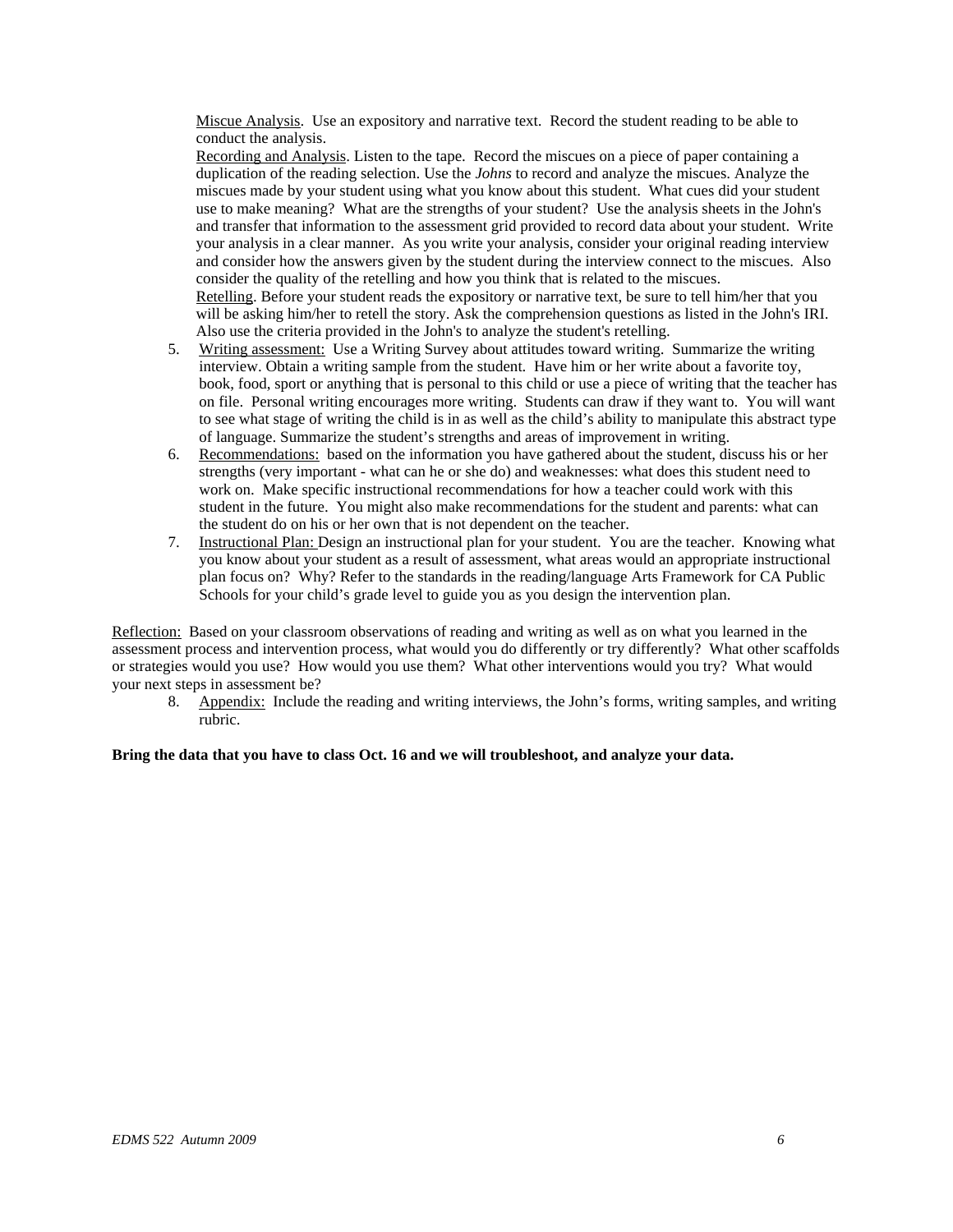## **CALIFORNIA STATE UNIVERSITY SAN MARCOS**

### **CONSENT TO PARTICIPATE IN RESEARCH**

Dear Parents/Caretakers,

\_\_\_\_\_\_\_\_\_\_\_\_\_\_\_\_\_\_\_ , a student teacher at California State University San Marcos, is enrolled this semester in a course that prepares our college students to assess their students' literacy levels and then design appropriate instruction that best addresses the needs of their students. One of the assignments for this class is a case study, which analyzes the literacy and learning practices of a student they are teaching. We are requesting permission to interview and observe your child for this purpose. The CSUSM student teacher will ask questions about the student's experiences with school and literacy and will evaluate the student's reading and writing skills. Reading will assessed by having the student read selected passages and answering comprehension questions. Writing will be assessed by having the student write a brief selection about a topic of interest to him/her. The CSUSM student teacher is not a reading or writing specialist and is not prepared to diagnose a student's difficulties. They will only gather information and look for patterns and areas of significance that can help them to be better teachers of students at the high school level.

There are no risks in this research greater than those involved in everyday classroom practices and assessment. The potential benefits to your child are that he/she gets individual attention and could receive helpful feedback for continued literacy development. Your participation will also help the teacher to better understand individual student needs and how to best teach to those needs.

Participation in this study is voluntary, and your child may withdraw from the study at any time without penalty. If your child does not participate in this study, his/her performance and grades at school will not be affected in any way. All identification from the data gathered will be blacked out so that your child will not be identifiable in the written analysis. All information gathered in this case study can be made available to you upon request. If you have further questions, please contact (instructor's name) at CSUSM (instructor's phone). This study has been approved by the Cal State San Marcos Institutional Review Board. Questions about your rights as a research participant should be directed to the Chair of the Board at (760) 750-8820. You will be given a copy of this form to keep for your records.

Check one:

\_\_\_\_\_I agree to participate in this research study. The experimenter has answered my questions. I do not agree to participate in this research study.

\_\_\_\_\_\_\_\_\_\_\_\_\_\_\_\_\_\_\_\_\_\_\_\_\_\_\_\_\_\_\_\_\_\_\_\_\_\_\_\_\_\_\_\_\_\_\_\_\_\_\_\_\_\_\_\_\_\_\_\_\_\_\_\_\_\_\_\_\_\_\_\_\_\_

\_\_\_\_\_\_\_\_\_\_\_\_\_\_\_\_\_\_\_\_\_\_\_\_\_\_\_\_\_\_\_\_\_\_\_\_ \_\_\_\_\_\_\_\_\_\_\_\_\_\_\_\_\_\_\_\_\_\_\_\_\_\_\_\_\_\_\_

Participant's name (printed) Participant's signature

Parent/Legal Guardian's signature Date

\_\_\_\_\_\_\_\_\_\_\_\_\_\_\_\_\_\_\_\_\_\_\_\_\_\_\_\_\_\_\_\_\_\_\_\_

Researcher's Signature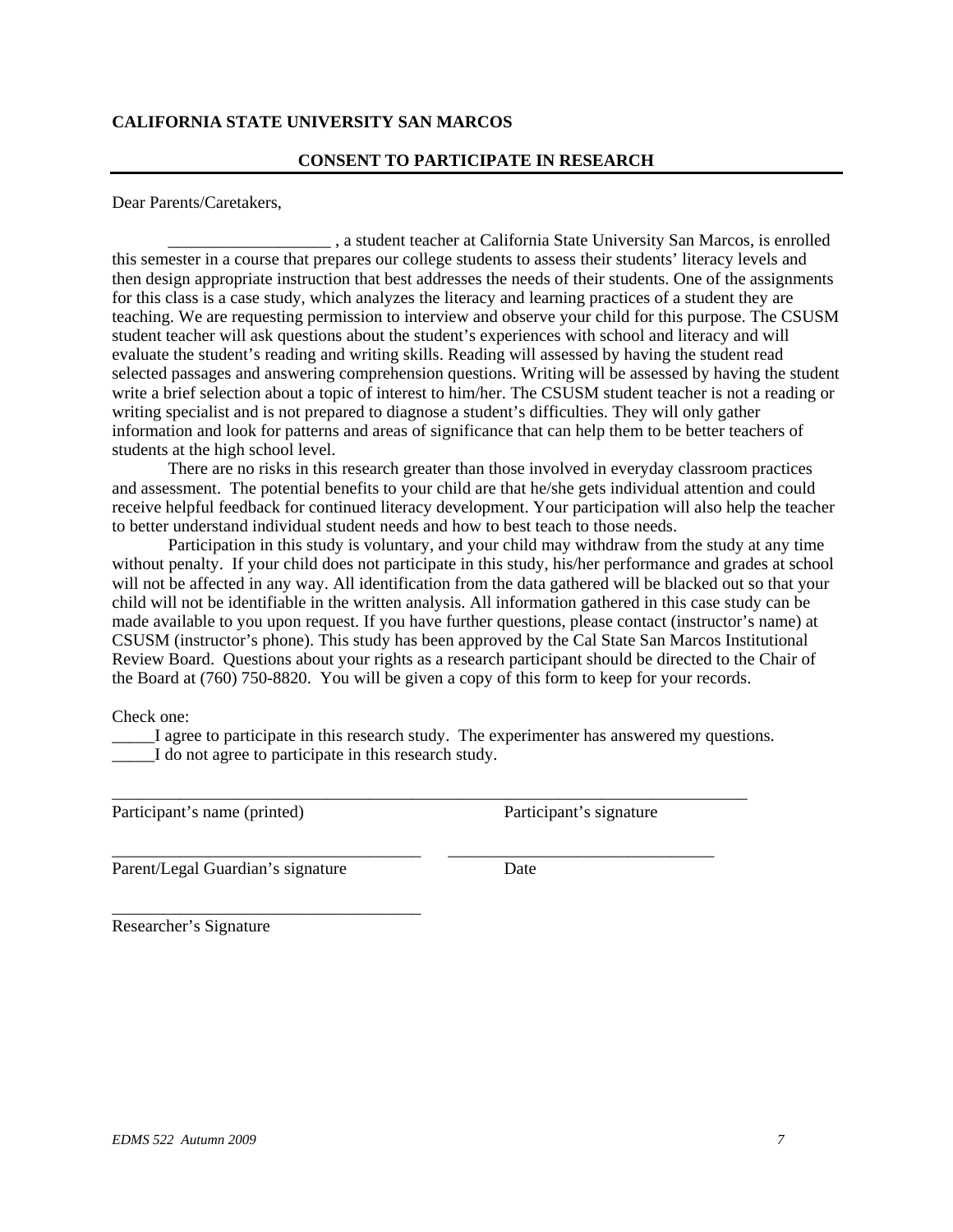## **CALIFORNIA STATE UNIVERSITY SAN MARCOS**

#### **PERMISO**

Estimados Padres o Encargada/o:

\_\_\_\_\_\_\_\_\_\_\_\_\_\_\_\_\_\_\_\_\_\_\_\_\_\_\_ es un estudiante de la Facultad de Pedagogía en la Universidad Estatal de San Marcos que cursa estudios para convertirse en maestra/o. Actualmente dicho estudiante está matriculada/o en un curso que prepara a futuros maestros en el campo de la evaluación. Parte de esta preparación incluye el evaluar a los niños en el proceso de la lecto-escritura. Uno de los trabajos que tienen que completar para recibir su título de maestro es de analizar las destrezas de lecto-escritura de los niños. Es por esta razón que usted recibe esta carta en la cual se solicita su permiso para que su hija/o pueda participar en esta actividad.

Nuestro estudiante universitatrio le hará preguntas a su hija/o con respecto a las experiencias que ha tenido su hija/o en la lectura y escritura, y evaluará estas destrezas. Para evaluar la lectura, su hija/o tendrá que leer un pasaje de un cuento y contestar algunas preguntas. Para evaluar la escritura, su hija/o tendrá que escribir un párrafo acerca de un tópico que le interese. El estudiante universitario no es especialista en lectoescritura, solo recopilará datos que usará para analizar el nivel de aprendizaje de un niño. De esta manera, el estudiante universitario podrá aumentar su capacidad para entender mejor las necesidades en la lecto-escritura de los estudiantes.

En este studio no hay ningún riesgo previsible para su hija/o. Los beneficios de dicha evaluación podrían incluír ayuda especial para que su hija/o mejore su capacidad académica en la lecto-escritura. Su participación también podría ayudar a la maestra/o de su hija/o a entender mejor las necesidades en la lecto-escritura de los estudiantes.

La participación en este proyecto es completamente voluntaria, de tal manera que su hija/o podrá dejar de participar cuando quiera, sin ninguna consecuencia negativa. Su decisión de permitir o impedir que su hija/o participe no ejercerá ninguna influencia en sus calificaciones, el trato que recibe, o cualquier otro aspecto de su proceso escolar. Para asegurar confidencialidad total, todos los nombres de los estudiantes serán eliminados. La información recopilada estará a su disposición si desea verla. Si tiene preguntas o desea mayor información acerca de este estudio, por favor comuníquese con [instructor's name] en la Universidad Estatal de San Marcos, [instructor's phone number]. Este proyecto ha sido aprobado por la Junta Directiva Institucional (un comité universitario de protección a participantes en proyectos de investigación). Si tiene preguntas acerca de sus derechos como participante en esta investigación, puede dirigírselas al Presidente de la Junta Directiva, (760) 750-8820.

Se le otorgará una copia de este formulario.

Por favor marque uno:

Doy permiso de que mi hija/o,  $\Box$ participe en el estudio. Todas mis preguntas con respecto al estudio han sido contestadas.

\_\_\_\_\_\_\_\_\_\_\_\_\_\_\_\_\_\_\_\_\_\_\_\_\_\_\_\_\_\_\_\_\_\_\_\_\_\_\_\_\_\_\_\_\_\_\_\_\_\_\_\_\_\_\_\_\_\_\_\_\_\_\_\_\_

\_\_\_\_\_\_\_\_\_\_\_\_\_\_\_\_\_\_\_\_\_\_\_\_\_\_\_\_\_\_\_\_\_\_\_\_\_\_\_\_\_\_\_\_\_\_\_\_\_\_\_\_\_\_\_\_\_\_\_\_\_\_\_\_\_

\_\_\_\_\_ No doy permiso de que mi hija/o participe en el estudio.

Nombre del participante (EN LETRA DE MOLDE)

Firma del participante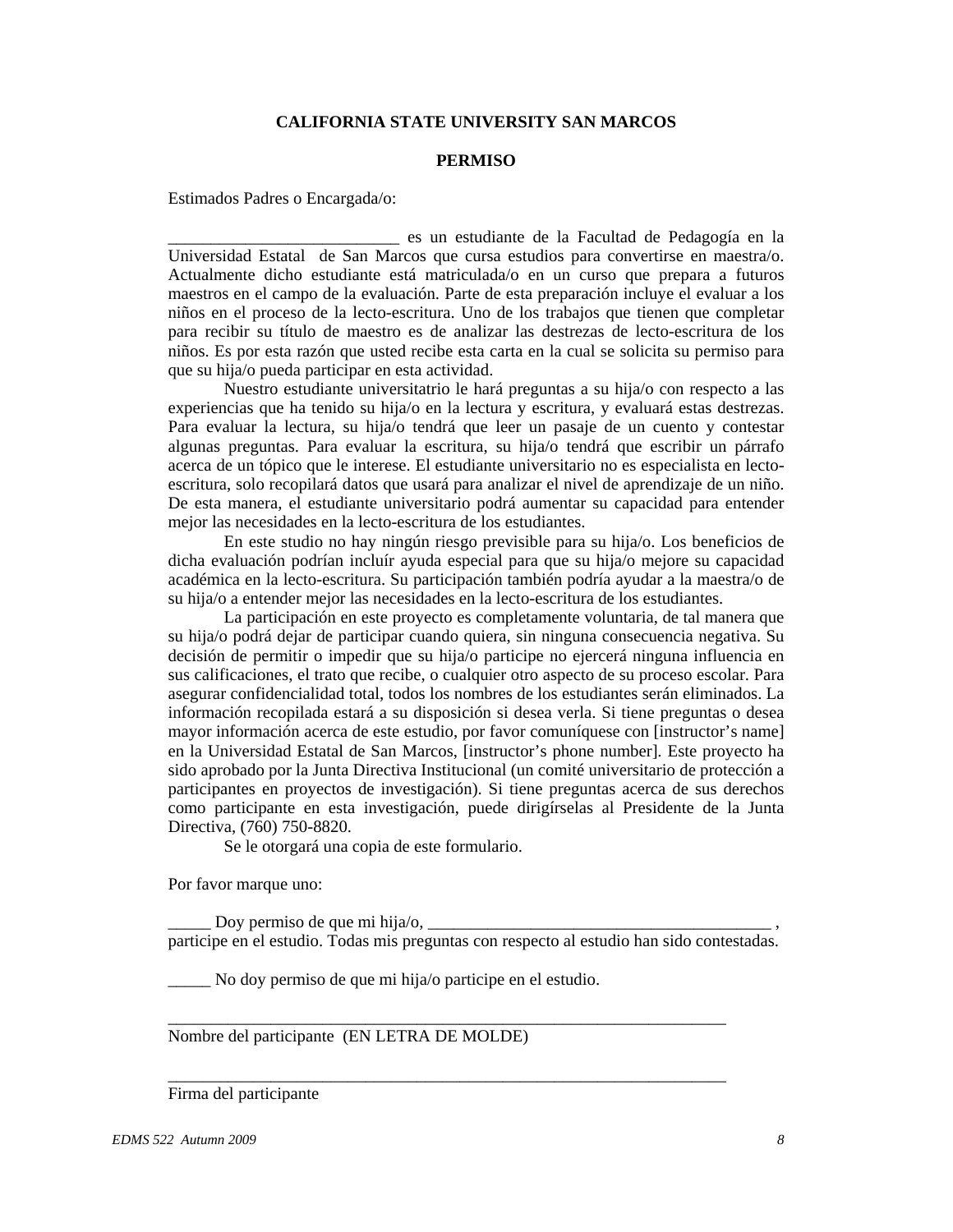Firma del padre o encargada/o Fecha

\_\_\_\_\_\_\_\_\_\_\_\_\_\_\_\_\_\_\_\_\_\_\_\_\_\_\_\_\_\_\_\_\_\_\_\_\_\_\_\_\_\_\_\_\_\_\_\_\_\_\_\_\_\_\_\_\_\_\_\_\_\_\_\_\_

\_\_\_\_\_\_\_\_\_\_\_\_\_\_\_\_\_\_\_\_\_\_\_\_\_\_\_\_\_\_\_\_\_\_\_\_\_\_\_\_\_\_\_\_\_\_\_\_\_\_\_\_\_\_\_\_\_\_\_\_\_\_\_\_\_

Firma de la (del) investigador/a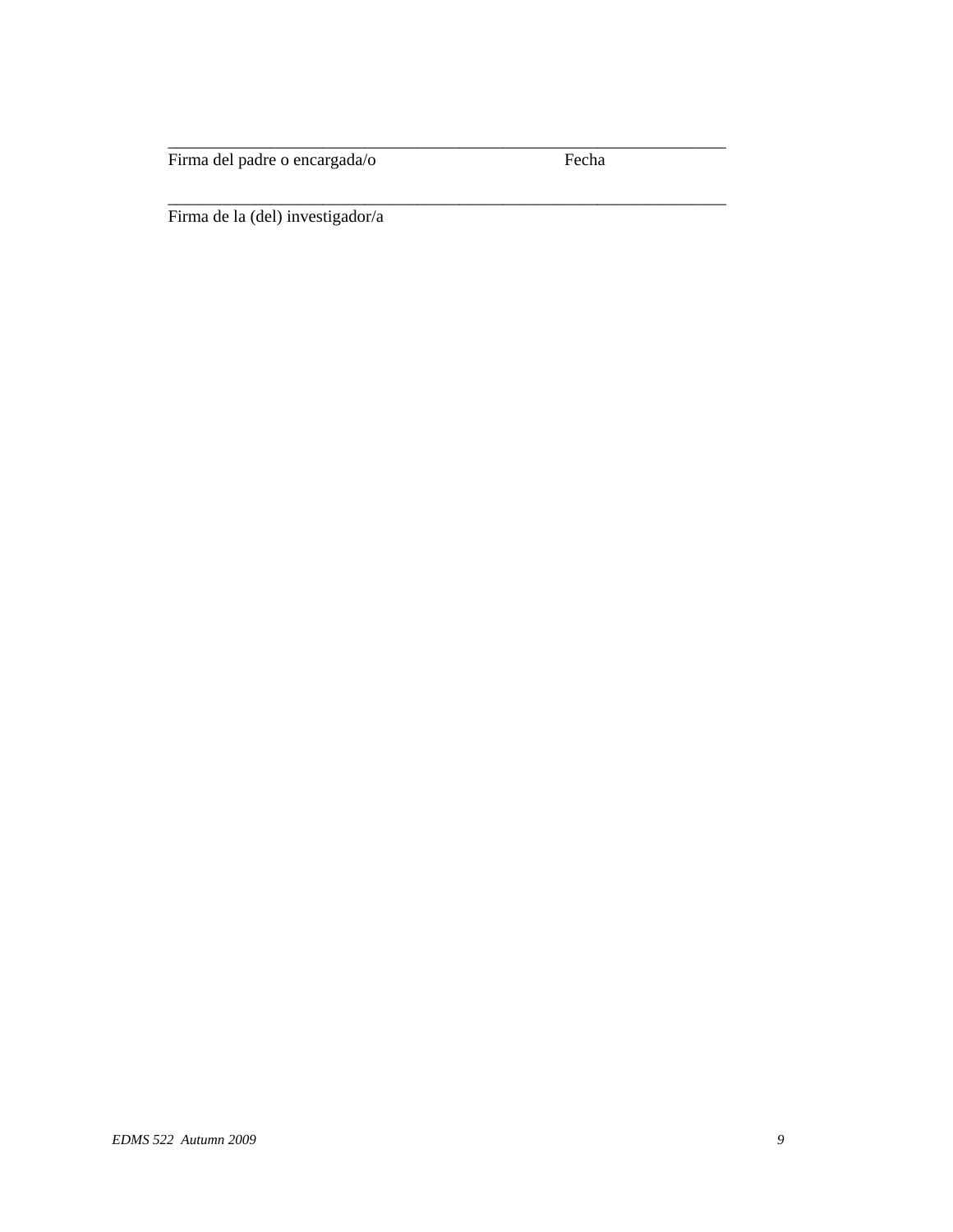## EDMS 522 - Literacy Education Reading and Writing Interview – Guiding Questions

What are you learning to do in reading? [writing]

How are you learning it? Who is helping you?

What is easy about reading, what's hard? [writing]

What do you do before you start to read? [write]

While you are reading, if you come to a word that you don't understand or don't know, you \_\_\_\_\_\_\_\_\_\_\_\_\_\_\_\_\_\_\_ [writing]

How can you tell when someone is a good reader? [writer]

\_\_\_\_\_\_\_\_\_\_ is a good reader because \_\_\_\_\_\_\_\_\_\_\_\_\_\_\_\_

Do you think ever comes to a word that s/he doesn't know?

If \_\_\_\_\_\_\_ comes to word s/he doesn't know, what do you think \_\_\_\_\_\_ does?

What would your teacher do to help someone who doesn't know a word while s/he is reading? [writing]

What do you do to help yourself understand and/or remember a story after you have read it?

Do you think that you are a good reader? [writer] Why or why not?

What would you like to learn to do next as a reader? [writer] How do you think you will learn it? (will someone help you?)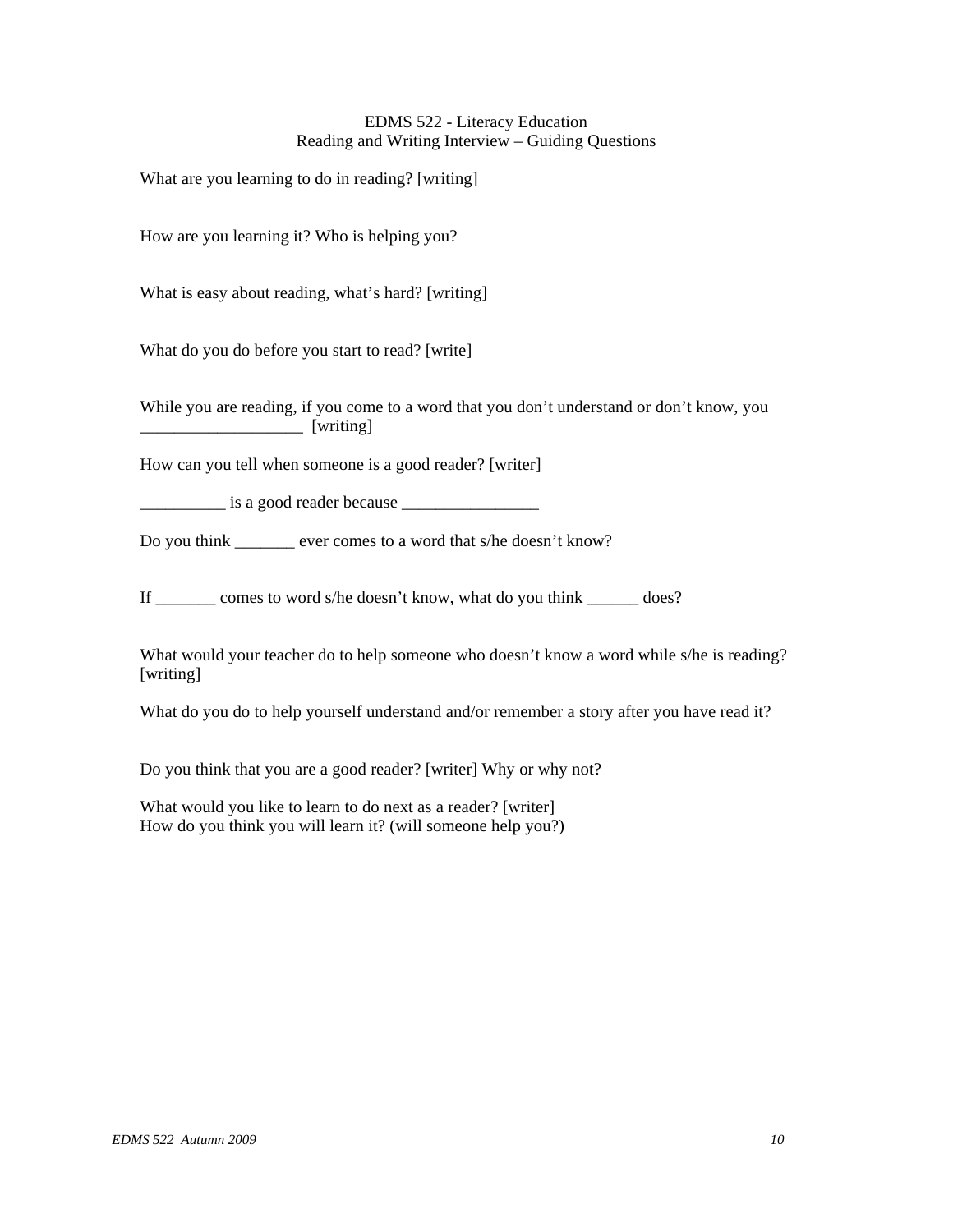## EDMS 522 - Literacy Education Reading and Writing Interview – Guiding Questions **(**Spanish)

¿Que estas aprendiendo hace en la lectura? En la escritura?

¿Como estas aprendiendo? ¿Quien te ayuda?

¿Que es fácil acerca de la lectura? (Escritura?) ¿Que es dificil acerca de la lectura? (Escritura?)

¿Que haces antes de empieza a leer? ¿Que haces antes de empieza a escribir?

¿Cuando lees, si llegas a una palabra que no entiende o no sabes, tu

¿Como sabes cuando alguien es un buen lector? (Escritor?)

Es un buen lector porque

¿Piensas que encuentra una palabra que no entiende/sabe?

 $\zeta$ Si  $\frac{1}{\zeta}$  encuentra una palabra que no sabe o entiende que piensa que hace?

¿Que haría tu maestro/a para ayudar a alguien que no sabe una palabra mientras ella o el lee?

¿Que haces para ayudarte a ti mismo/a para comprender o recordar un cuento despues que lo has leído?

¿Piensas que eres un buen lector/escritor? ¿Porque o porque no?

¿Que te gustaría aprende como lector? (Escritor?) ¿Como piensas que lo aprenderas? ¿Te ayudara alguien ?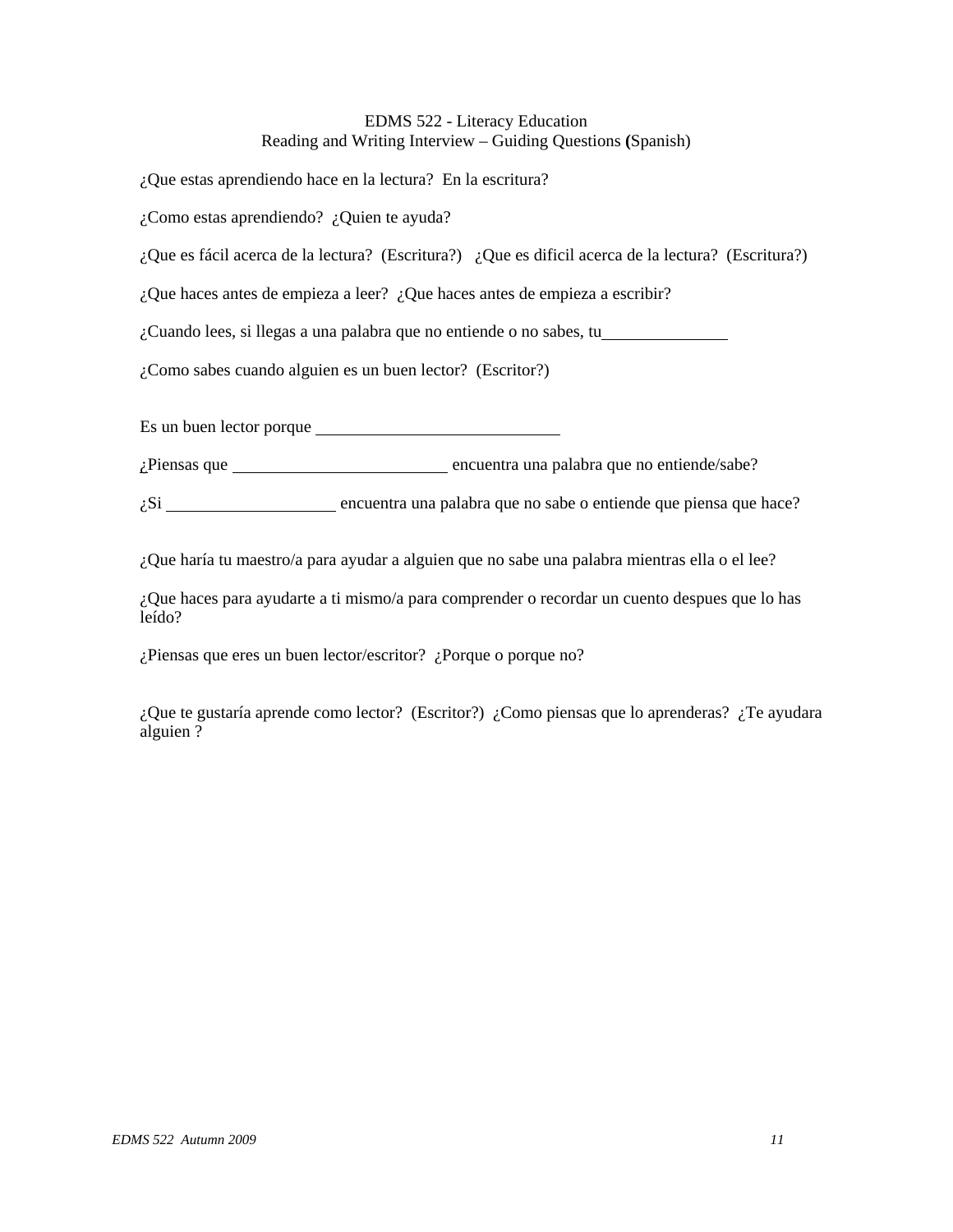

*Laurie Stowell, Ph.D. Professor of Education Director, San Marcos Writing Project California State University San Marcos San Marcos, California 92096-0001 USA Tel: 760-750-4286 Fax: 760-750-3352 Email: lstowell@csusm.edu* 

September 6, 2009 Dear Teachers

A very important literacy component of the credential program is understanding reading and writing processes. Credential students are asked to take a very close look at one student, assess their reading and writing and make recommendations to improve them. From the assessment and observations, credential students develop an instructional plan to assist that student in building on his or her strengths and work on his or her needs. The data gathering should take approximately three or four half hour sessions with the student. This assignment is important for their preparation as future teachers and also important to prepare them to pass the Reading Instructional Competence Assessment (RICA), which must be passed to receive a credential. Here is what the credential students are asked to do for this assignment:

- 1. Select a student at your site who is experiencing difficulties with reading. Discuss possible times for giving the assessments. You will need to obtain written parental permission to work with this student
- 2. Interview the student. Interview formats can be found in the case study packet. Record the answers on tape (optional). Write up the responses as part of the project.
- 3. Ask the student for a sample of his or her writing from class work. Make a copy.
- 4. Administer Johns' Word Test (form A). Start at 2 to 3 grade levels below the student's grade level placement.
- 5. Administer John's reading passages. Identify the student's independent, instructional and frustration levels using the reading passages in the Basic Reading Inventory. Ask the student to retell the story, and ask the comprehension questions as listed in the John's. Audiotape the student's responses (optional).
- 6. Develop an Instructional Plan based on the student's strengths and needs.

You can see a more detailed description of what needs to be done in my syllabus at http://www.csusm.edu/coe/Syllabus/syllabus.html (look for EDMS 522). Any assistance you can give the students in accomplishing this important work will be appreciated.

Thank you, Laurie Stowell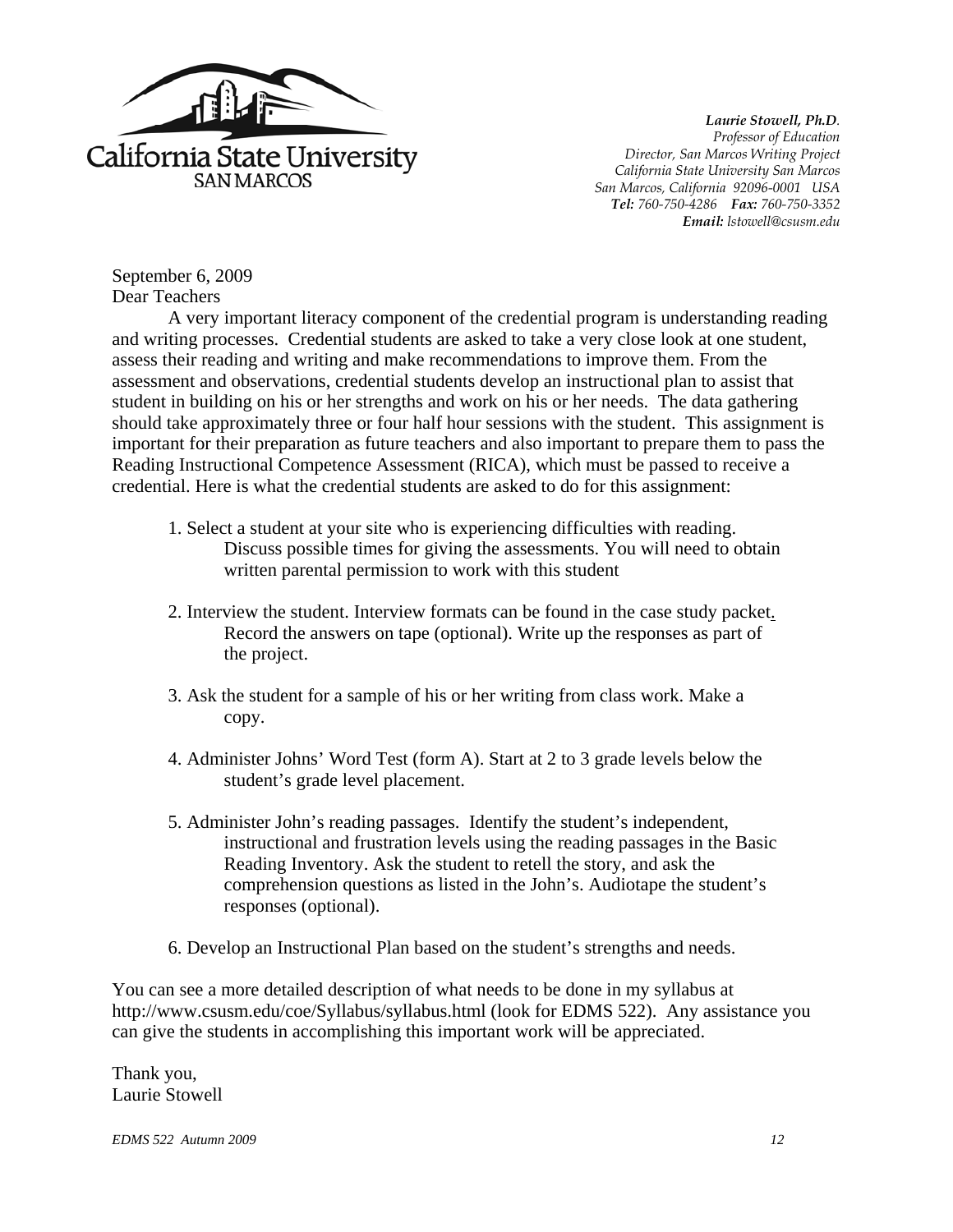Case study score sheet for

- 1.  $(5pts.)$  Learning about your student: This section includes the students age, grade level, interests, ethnic and linguistic background, etc. It includes the results of your interview with the student. Summarize the interview and include the original responses in an appendix.
- 3. \_\_\_\_\_\_\_\_\_\_\_\_ (15 pts.)Reading assessment: Summarize the information gained from the Informal Reading Inventory (the word lists, passages, miscues, retells, and comprehension questions) and include the original data in an appendix.

There should be a chart with independent, instructional and frustration reading levels that is easy to find and correct

- 9. **\_\_\_\_\_\_\_\_\_Writing assessment:** Use a Writing Survey about attitudes toward writing. Summarize the writing interview. Obtain a writing sample from the student. Summarize the student's strengths and areas of improvement in writing.
- 10. \_\_\_\_\_\_(15 pts.)\_Recommendations: based on the information you have gathered about the student, discuss his or her strengths (very important - what can he or she do) and weaknesses: what does this student need to work on.
- 11. \_\_\_\_\_\_\_\_(20 pts.) Instructional Plan: Design an instructional plan for your student. You are the teacher. Make specific instructional recommendations for how a teacher could work with this student in the future. You might also make recommendations for the student and parents: what can the student do on his or her own that is not dependent on the teacher. Knowing what you know about your student as a result of assessment, what areas would an appropriate instructional plan focus on? Why? Refer to the standards in the reading/language Arts Framework for CA Public Schools for your child's grade level to guide you as you design the intervention plan. Also refer to specific strategies the student needs to work on.
- 12. (5pts.)Reflection: Based on your classroom observations of reading and writing as well as on what you learned in the assessment process and intervention process, what would you do differently or try differently? What other scaffolds or strategies would you use? How would you use them? What other interventions would you try? What would your next steps in assessment be
- 13. \_\_\_\_\_\_\_\_\_(5pts.) Appendix: Include the reading and writing interviews, the John's forms, writing samples, and writing rubric.

 $\overline{\text{Total}}$  (65)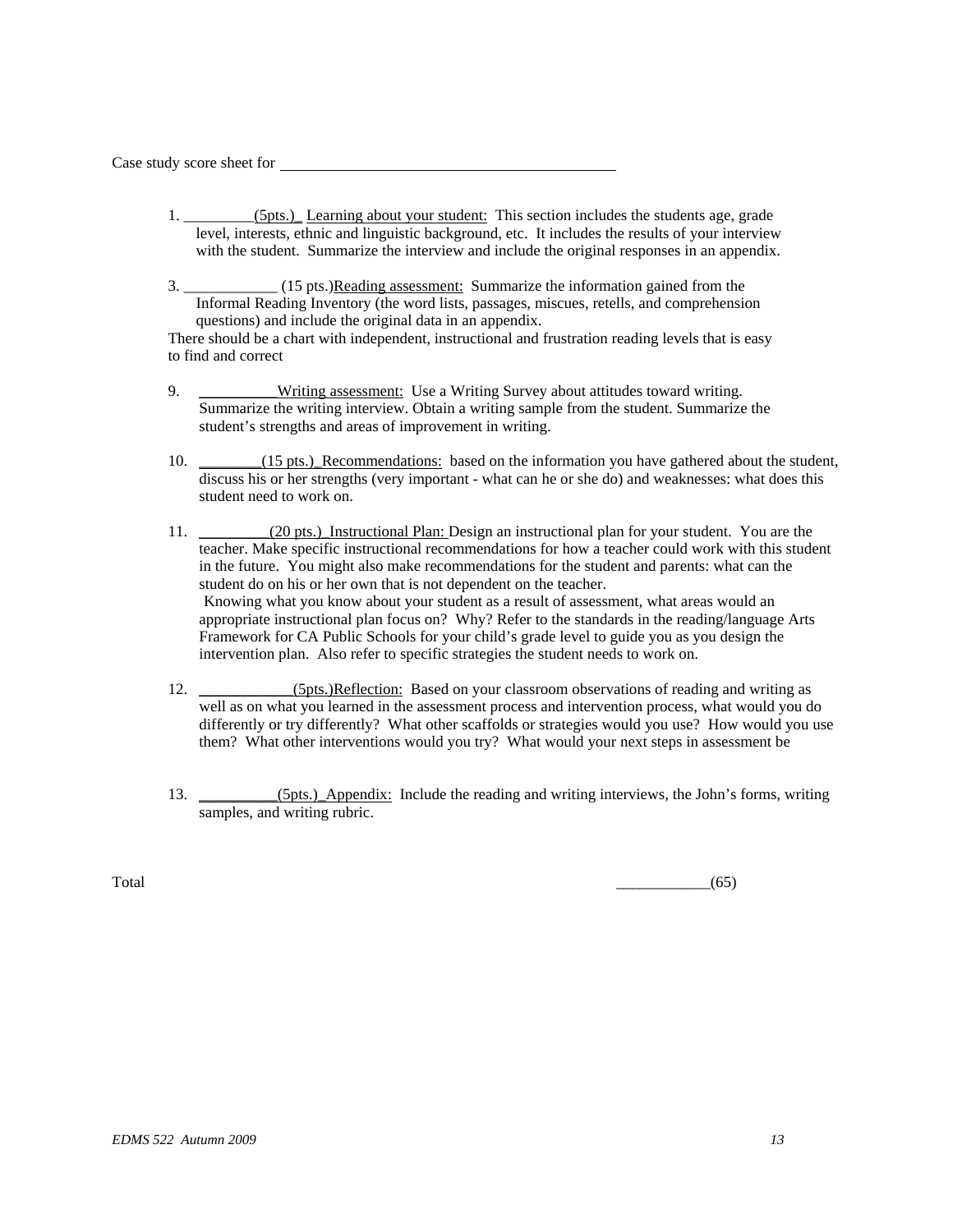**Professional Disposition (10 Points)** Grading will also include a component of "professional demeanor." Students will conduct themselves in ways that are generally expected of those who are entering the education profession. This includes but is not limited to the following:

- On-time arrival to all class sessions:
- Advance preparation of readings and timely submission of assignments;
- Respectful participation in all settings (e.g., whole group, small group, in/outside of class); Carefully considered, culturally aware approaches to solution-finding

#### **Grading:**

|                          | Points     | Due                             |
|--------------------------|------------|---------------------------------|
| Reading reflections      | 35 points  | Each class                      |
| Case Study               | 65 points  | Oct. 26                         |
| Writing reflection       | 20 points  | Draft Sept. 22, final October 2 |
| Writing strategy lesson  | 20 points  | Sign up                         |
| Professional disposition | 10 points  |                                 |
|                          |            |                                 |
| Total                    | 150 points |                                 |

**COE Attendance Policy:** Due to the dynamic and interactive nature of courses in the College of Education, all students are expected to attend all classes and participate actively. At a minimum, students must attend more than 80% of class time, or s/he may not receive a passing grade for the course at the discretion of the instructor. Individual instructors may adopt more stringent attendance requirements. Should the student have extenuating circumstances, s/he should contact the instructor as soon as possible**.** 

A good student is one who adheres to standards of dependability and promptness. If you miss more than two class sessions or are late (or leave early) for more than three sessions, you cannot receive an A. If you miss more than three class sessions you cannot receive a B. Notification of absences does not allow students to assume they are automatically excused from class or making up missed class. Late assignments will be penalized by a 5% deduction in points for each weekday late. After two weeks, late assignments will be given a zero. If you have extraordinary circumstances in your life that will impact your assignments, please let me know. I want you to be able to stay in school and succeed. If you have any questions or concerns, please feel free to come in and speak with me about them.

#### **RICA Resource Notebook:**

## **This is not for a grade but rather for you to use as a resource for organizing your materials and study for the RICA exam.**

The Notebook will be organized around the 13 RICA Content Areas (see the RICA Registration Bulletin, p.39-45)

Each section of the notebook could contain the following:

- A RICA analysis sheet including: (a) what this content area(s) is about (Put it in your own words – 2 to 4 sentences), (b) 2 ways of assessing this content area (include rationale); and (c) 1 way of teaching it (description and accommodations). Describe the teaching strategy and explain how it supports reading, writing and/or language arts development.
- An lesson observation form
- A technology-rich assignment that enhances your teaching and student learning
- Lesson plans, articles, and any other resources collected within class or student teaching that would be helpful.

For the first semester we will need to complete the following content areas:

- Section 1 Conducting ongoing assessment of reading development
- Section 2: Planning, Organizing, and Managing Reading Instruction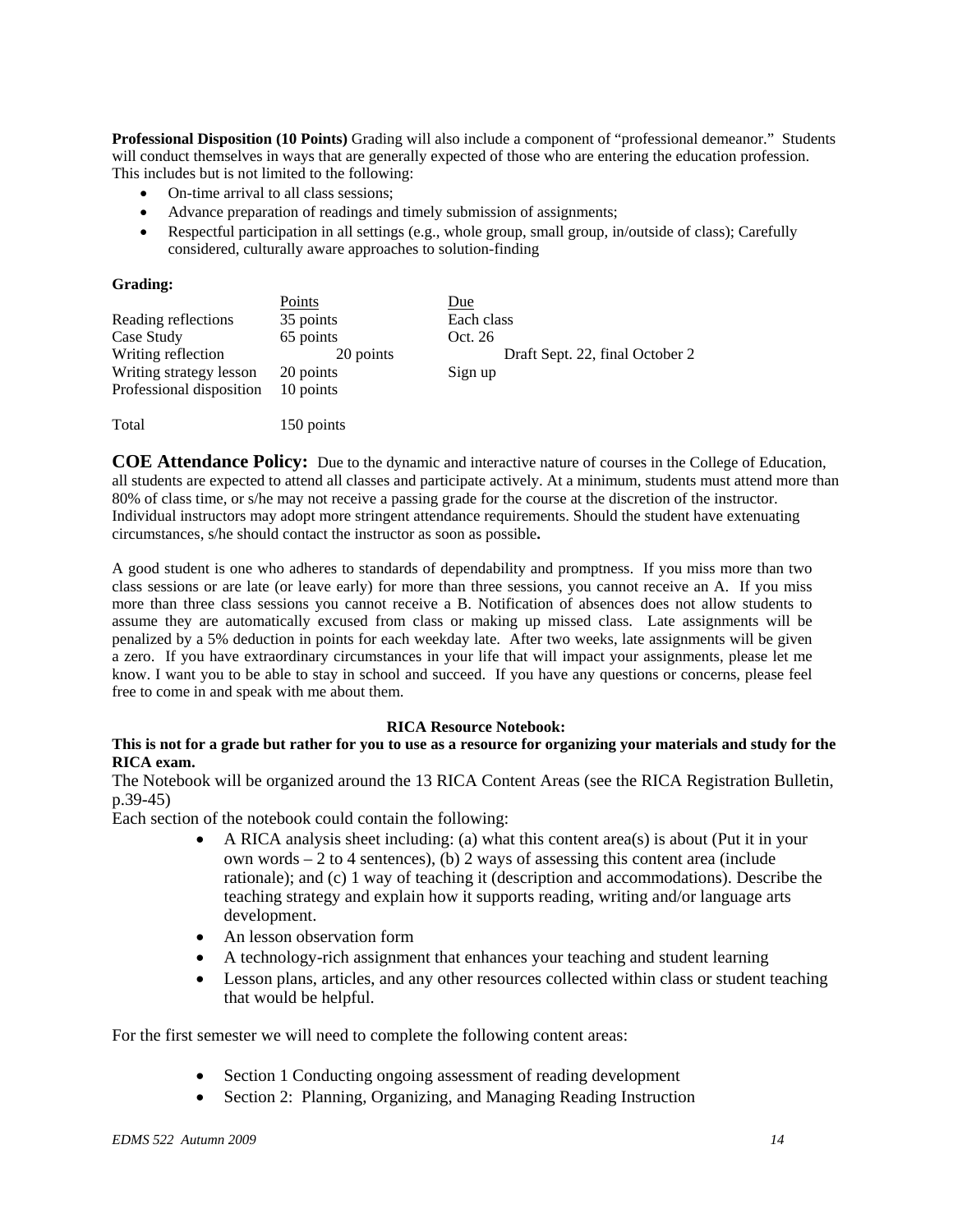- Section 3: Phonemic Awareness
- Section 4: Concepts About Print
- Section 5: Systematic, Explicit Phonics and Other Word Identification Strategies
- Section 6: Spelling Instruction
- Section 7: Reading Comprehension Narrative
- Section12: Vocabulary Development
- Section 13: Structure of the English Language
- Section 14 Special Needs/accommodating all learners

For the second semester we need to complete these areas:

Section 8: Content area literacy Section 9: Independent reading Section 10:Literary response and analysis Section 11: Relationship among reading, writing and oral language Section 14: Special Needs/accommodating all learners Section 15: Writing

You can choose how to organize this information in your notebook. You may include course assignments (lesson plan,, classroom observations, choice project, etc.), course handouts and materials from your classroom/school site, examples of lesson plans and student work, information from internet sources or professional journals. You may want to include strategies you will use to teach these content areas. You may even include pictures of students learning a specific strategy as well as your reflection on what was happening, why it worked or didn't work and why that was. You may include one (or more) successful activities that you used in the classroom (must be related to language arts instruction).

The resource notebook will contain samples of your learning and understanding, and examples of your work that demonstrate that you are ready to instruct children in reading, writing, listening and speaking. Feel free to use a variety of graphic and written presentations, as best suits your learning style, in order to show your learning and understanding. Use a three-ring binder to organize your materials. Work with a friend so you can exchange ideas.

As you learn about assessment, phonemic awareness, the use of phonics, comprehension strategies and other components crucial to effective literacy instruction, compiling your resource notebook will help you prepare and review the content areas assessed by the RICA test. More importantly, it will serve as a resource for you in the future, and may be used for job interviews to illustrate your knowledge and experiences.

Note: Besides the course readings, Dr. Alice Quiocho's web site can also serve as a resource. The address is: http://www.csusm.edu/Quiocho. Click on "reading instruction portfolio." See the section on accommodations for ideas on ways to support second language learners. Note: See **www.ed.gov/free/** for free Educational Materials Each section of the notebook could contain the following:

- A RICA analysis sheet including:
- (a) what this content area(s) is about (Put it in your own words  $-2$  to 4 sentences),
- (b) 2 ways of assessing this content area (include rationale), and

 minimum. (c) 1 way of teaching it (description and accommodations). Describe the teaching strategy and explain how it supports reading, writing and/or language arts development. Include description of 3 accommodations

- An observation form (except for section 1).
- A technology-rich assignment that enhances your teaching and student learning.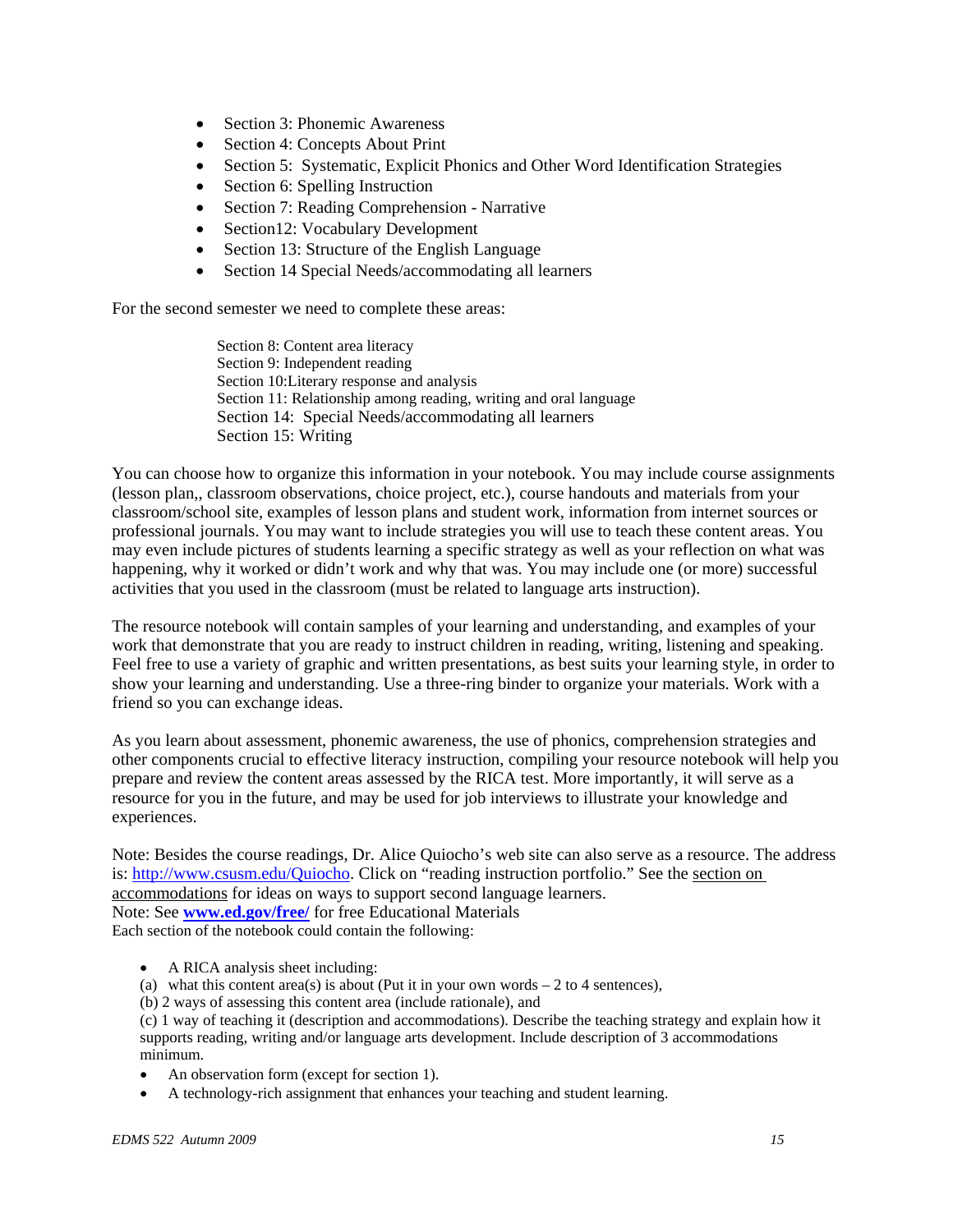Lesson plans, articles, and any other resources collected within class or student teaching that would be helpful.

# Example 1 **California Reading Initiative Reading/ Language Arts Components Grid**

| Component | <b>How to Assess</b><br>include rationale) | <b>How to Teach It</b><br>(Strategies) | <b>Accommodations</b><br>(at least 3) |
|-----------|--------------------------------------------|----------------------------------------|---------------------------------------|
|           |                                            |                                        |                                       |
|           |                                            |                                        |                                       |
|           |                                            |                                        |                                       |
|           |                                            |                                        |                                       |

Example 2 RICA Analysis Sheet

**Component** How to Assess How to Teach it **(Strategies) Accommodations**  Phonemic Phonemic awareness is These are strategies that can For children with special Awareness assessed by finding out whether or not the student is capable of manipulating the language. For example; • I would ask a student to pick out the first sound or last sound of a word, • I would ask the student to identify, pronounce and blend sounds or a segment of a word, • I would ask students to identify sentences, words, or sounds to see if they are aware of the structure of a sentence. **Assessment Tools**  1.) The Yopp-Singer Test of Phonemic Segmentation be used to teach ELL and non-ELL students phonetic awareness, • Involve students in poetry, rhymes and songs of all types, Use a chant to clap syllables in students' names, • Sort known objects or pictures into groups of similar sounds (Realia Cans), • Play a guessing game using picture cards and help the children to put together blends to make their guess, • Sing songs that allow children to replace sounds with other sounds, even to make nonsense words, • Read to your students. needs I would use these strategies, • Specific skills instruction alongside a basal reading program- This means I would ask students what sounds they hear in certain words or what word would make sense in an empty space within a sentence. This strategy would allow me to assess my student's progress, • Great children's literature books including, nursery rhymes, alliterative books, picture books, rhyming books, repetitive pattern books, Dr. Seuss books, and alphabet books with wordpicture formats, • Rhymes, chants, finger rhymes, manipulatives, games, role-playing, • Writing journals and quick writes (encourage invented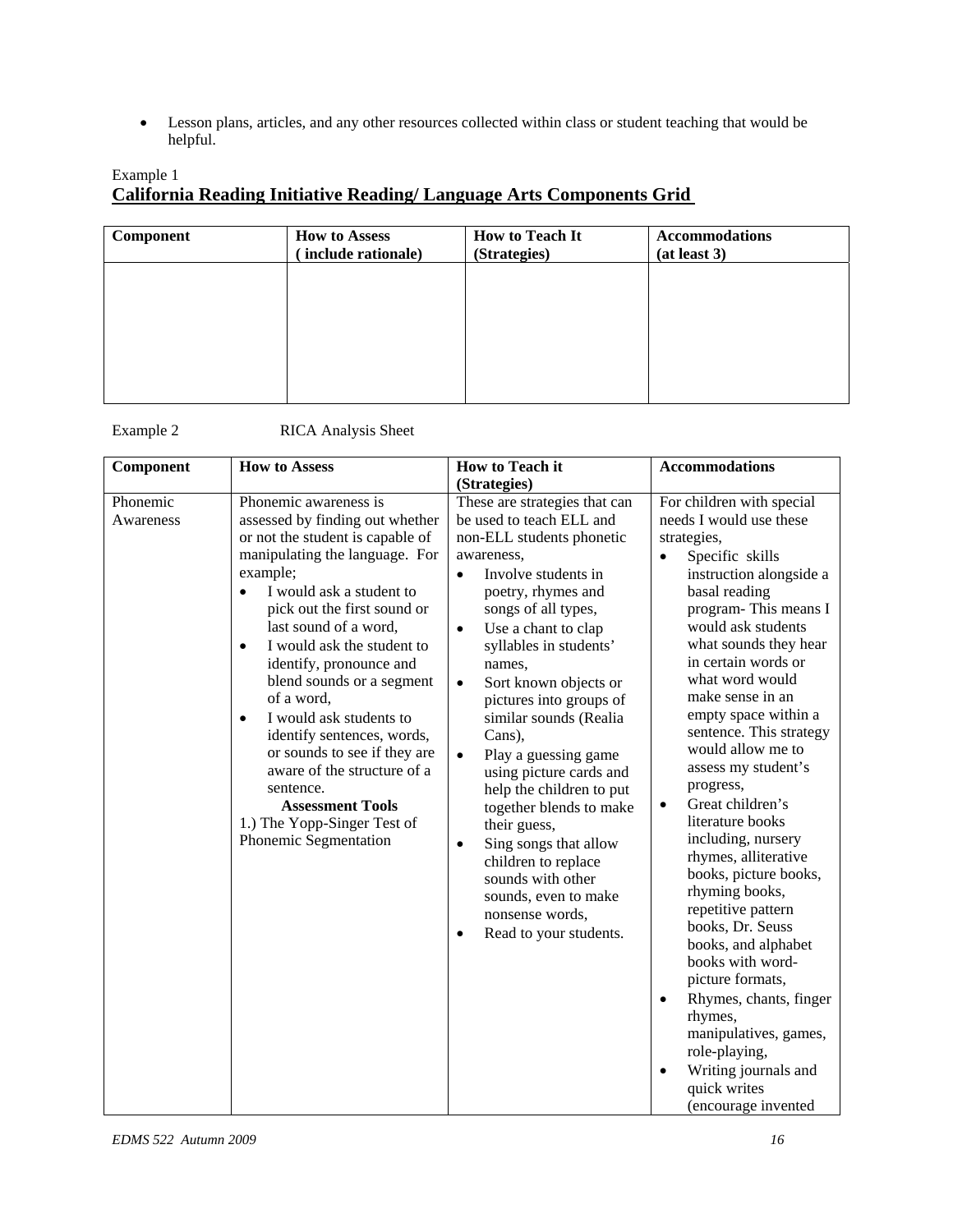|  |  | spelling!),             |
|--|--|-------------------------|
|  |  | Provide a print rich    |
|  |  | environment including   |
|  |  | the use of Word         |
|  |  | Walls,                  |
|  |  | Rebus activities- this  |
|  |  | activity is when you    |
|  |  | replace a noun in a     |
|  |  | sentence with a picture |
|  |  | of the noun. The        |
|  |  | student can then        |
|  |  | replace the picture     |
|  |  | with an invented        |
|  |  | spelling of the word.   |